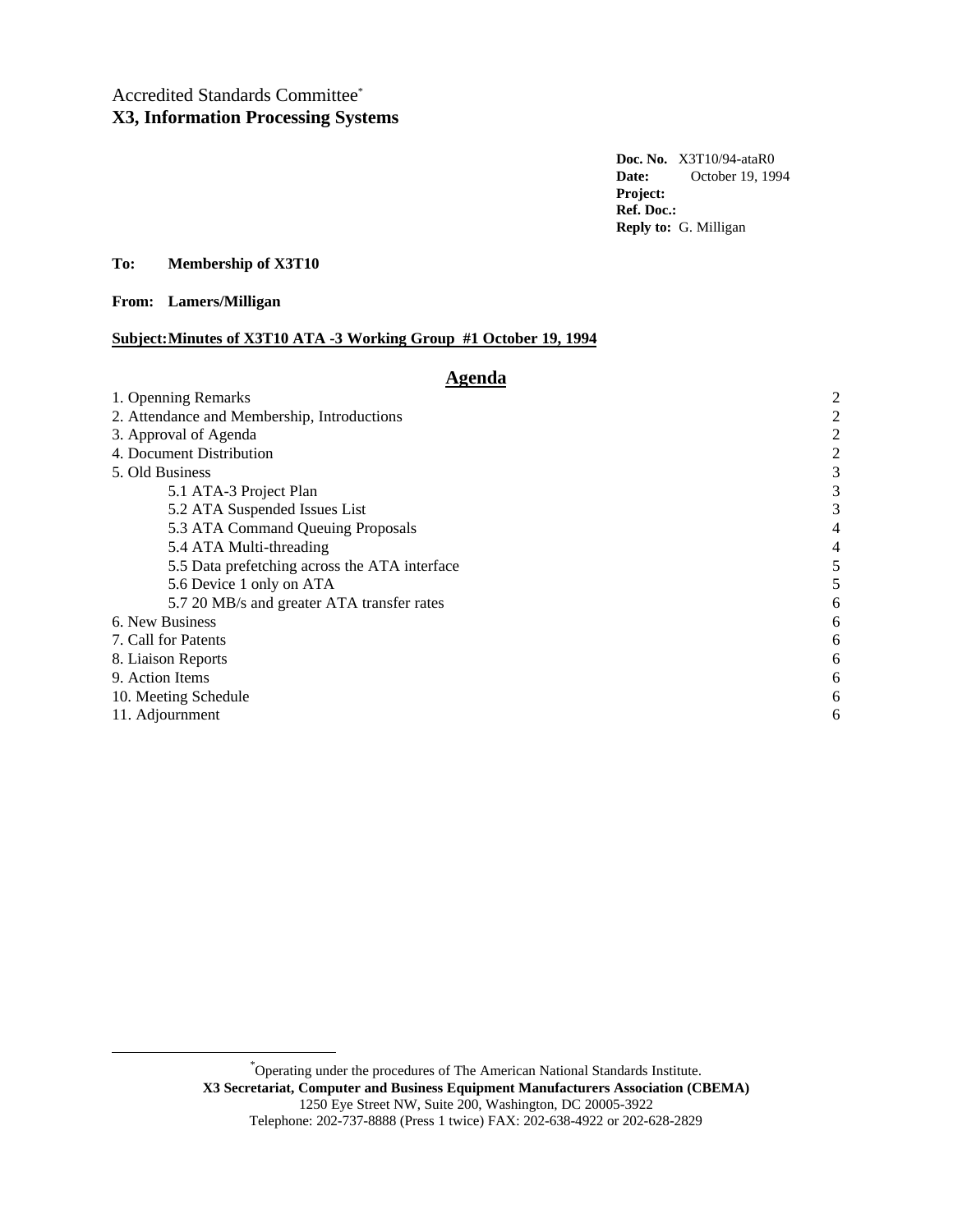# **1. Openning Remarks**

Gene Milligan convened the meeting at 9:30 am. He thanked Jim McGrath of Quantum for hosting the meeting. He also requested that Larry Lamers take the minutes and thanked him for accepting the request.

As is customary, the people attending introduced themselves. A copy of the attendance list was circulated for attendance and corrections.

It was stated that the meeting had been authorized by X3T10 and would be conducted under the X3 rules. Ad hoc meetings take no final actions, but prepare recommendations for approval by the X3T10 task group. The voting rules for the meeting are those of the parent committee, X3T10. For the ad hoc, other than straw votes, the voing rules are: one vote per participating company.

The minutes of this meeting will be posted to the X3T10 BBS and the ATA Reflector and will be included in the next X3T10 committee mailing.

# **2. Attendance and Membership, Introductions**

Attendance at working group meetings does not count toward minimum attendance requirements for X3T10 membership. Working group meetings are open to any person or company to attend and to express their opinion on the subjects being discussed.

The following people attended the meeting.

| <b>Name</b>          | _Company                    | <b>Email Address</b>                        |
|----------------------|-----------------------------|---------------------------------------------|
| Hale Landis          | Consultant                  | landis@sugs.tware.com                       |
| John Packer          | Adaptec                     | packer@eng.adaptec.com                      |
| Lawrence J. Lamers   | Adaptec                     | ljlamers@aol.com                            |
| Richard Kalish       | Adaptec                     | rkalish@corp.adaptec.com                    |
| <b>Kevin James</b>   | <b>AMD</b>                  | kevin.james@amd.com                         |
| Nicos Syrimis        | Cirrus Logic                |                                             |
| Mark Gurkowski       | Conner                      | mark.gurkowski@conner.com                   |
| <b>Bill Willette</b> | Dell Computer               | bill_willette@us1.dell1.com                 |
| Dal Allan            | ENDL                        |                                             |
| Jeff Epstein         | <b>Future Domain</b>        | jeffe@fdc.mhs.compuserve.com                |
| Dan Colegrove        | <b>IBM</b>                  | colegrove@vnet.ibm.com                      |
| Pete McLean          | Maxtor                      | pete_mclean@maxtor.com                      |
| <b>Ron Roberts</b>   | Maxtor                      | rkroberts@aol.com                           |
| Tom Newman           | <b>Mission Peak Designs</b> | 71246.1573@compuserve.com                   |
| Robbie Shergill      | National Semiconductor      | $\text{rss}\textcircled{a}$ berlioz.nsc.com |
| Peter Brown          | Oak Technology              | peterb@corp.oaktech.com                     |
| Wang Mai             | Oak Technology              |                                             |
| Chi-Chen Wu          | Promise Technology          | chiwu@promise.com                           |
| Ron Lin              | Promise Technology          | ronlin@promise.com                          |
| Farbod Falakfarsa    | Ouantum                     |                                             |
| James McGrath        | Ouantum                     | jmcgrath@qntm.com                           |
| John Brooks          | Quantum                     | jbrooks@asic.qntm.com                       |
| Gene Milligan        | Seagate                     | gene_milligan@notes.seagate.com             |
| John Masiewicz       | Seagate Technology          | masiewicz@notes.seagate.com                 |
| Stephen Finch        | Silicon Systems             | 5723283@mcimail.com                         |
| Devon Worrell        | Western Digital             | worrell@dt.wdc.com                          |
| Tom Hanan            | Western Digital             | t hanan@dt.wdc.com                          |

# **3. Approval of Agenda**

Item 7 was changed to 'ATA-3 Command Goals & Requirements. The agenda was approved as amended.

# **4. Document Distribution**

Conner ATA Tagged Command Queuing 10/18/94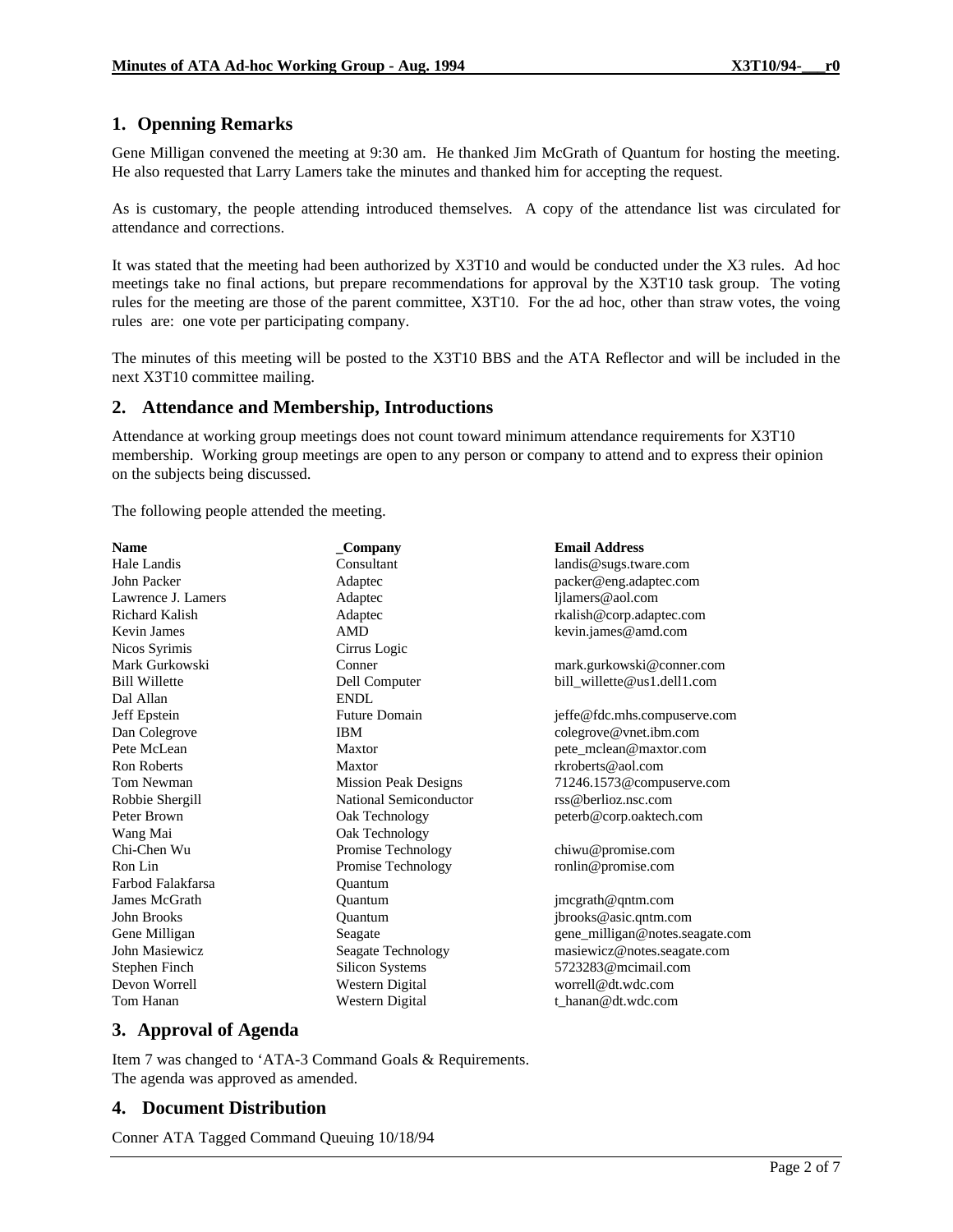### **Minutes of ATA Ad-hoc Working Group - Aug. 1994 X3T10/94-\_\_\_r0**

Quantum ATA Command Queuing 10/13/94 James McGrath Western Digital Enhanced IDE Design Guidelines - Revision 1.0 - 10/18/94 - Hanan Suggested Multi-thread & Queing Process - Hanan

# **5. Old Business**

## **5.1 ATA-3 Project Plan**

Gene Milligan noted that ATA-3 is supposed to be delivered within 14 months. He requested an analysis of the work items be done so as to insure that we will meet that goal.

Tom Hanan presented a list of goals for ATA-3.

lower cost plug and play compatibility with existing systems highest performance at cost point for single disk work station internal peripherals Non-disk peripherals ATAPI CD-ROM & Tape PCI Bus Master DMA Command/device vs command/channel multi-thread Commands/device vs. command/device command queuing

Jim McGrath asked if ATA-3 could address issues above the interface, ala CAM for SCSI. Gene Milligan responded that there was ample precedence for such work as exemplified by the SCSI CAM projects and the FDDI Network layer (subsequently dropped due the availability of existing solutions for FDDI). However if the committee decides such work is desirable an additional project would be required and consideration for IEEE projects in related areas should be considered.

The term multi-thread was changed to overlapped commands. The multi-thread term generally refers to the software driver feature not a peripherial. Command queuing is yet another feature of a device.

There was considerable discussion over whether overlapped commands and command queuing are two separate issues or part of the same issue.

The ATA-3 Study Group agreed to recommend that key elements of the project plan should be: Proposal "cut off" January 1995 ( later items slated for ATA-4) Preliminary description of proposed items by 11/10/94 Concensus on approach and acceptance of a working document by March 1995. Solidify the dpANS by July 1995. Final edit by September 1995. Initiate Letter Ballot for forwarding by November 1995.

## **5.2 ATA Suspended Issues List**

The following list was supplied by Steve Finch:

a) Data reliability - CRC and Parity proposals - Adpatec, Cirrus, . All interested parties should update their proposals. (X3T10/94-027r2)

b) Major clean-up/re-write of the ATA document. - Deleted in view of the ATA-2 accomplishments.

c) Inclusion of ATAPI and CD-ROM support. - To be considered as items are developed by the ATAPI project activity with this item being principaly liaison.

d) 20 MB/s transfer rates - tied in with termination issues. It was agreed that higer transfer rates should be DMA and not PIO.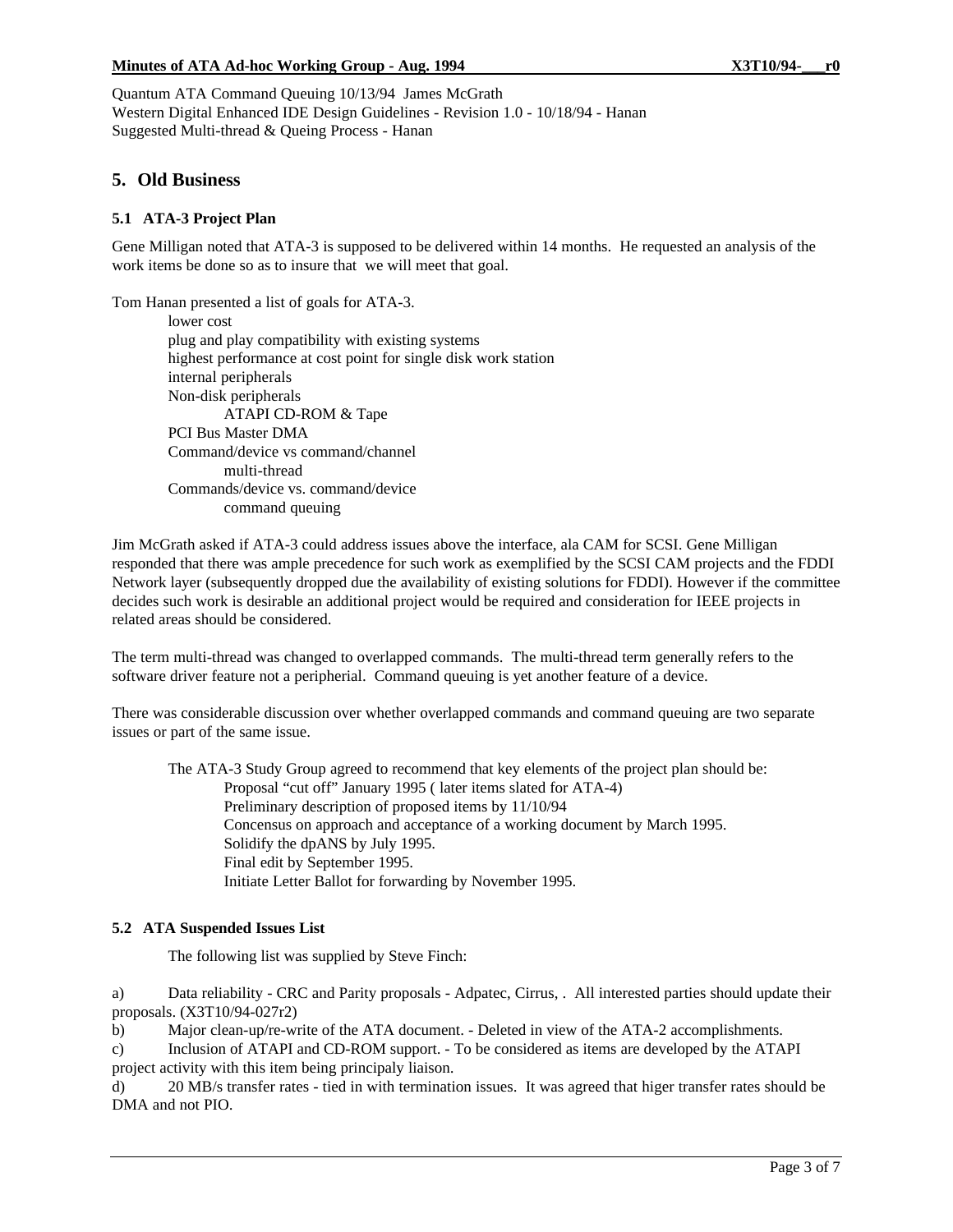#### **Minutes of ATA Ad-hoc Working Group - Aug. 1994 X3T10/94-\_\_\_r0**

 Hale Landis suggested that the addition of a DMA mode IDENTIFY DRIVE command could eliminate the need for PIO mode commands for systems that wanted to implement just one set of command types. He urged that optimizing on DMA only hardware would simplify the drive and adapter silicon

- e) Reset Pulse Width (X3T10/94-053r2) need to resolve over the internet.
- f) Secure Mode (for removable devices) (X3T10/94-087r0) comments are requested.
- g) Format Issues. Resovled in ATA-2.
- h) Termintation issues tied in with item d).
- i) Check Power Mode additional capability (X3T10/94-154r0) comments if any are requested.
- j) Multi-threading. (Command overlap and command queuing) see further agenda items.

All prior proposals for ATA-3 that the proposer wishes to champion for inclusion in this project are requested to re-posted on the ATA reflector to insure that all participants have an opportunity to review nad comment on the latest version.

The study group recommended that all proposals for consideration ahead of ATA-4 need to be submitted by January 12, 1995.

The ATA-2 document will serve as the basis for the ATA-3 document.

## **5.3 ATA Command Queuing Proposals**

See item 5.4.

## **5.4 ATA Multi-threading**

Tom Hanan discussed the slides noted under document distribution. Is compatibility with with existing adapters required for overlapped commands? ... for queuing? Most of the group felt that a good solid performance solution should be the objective and if there are compatibility issues these are of secondary importance for queueing. Not requiring host intervention in DMA data transfers is a goal.

Key items:

interrupts during data transfers master/slave vs SCSI architecture register for command tag overlapped vs queuing support

List of topics to discuss:

overlapped commands arbitrated TF (DRQ, IRQ) command queuing interrupts during DMA data transfer register for command queueing master/slave vs peer architecture identify host hardware changes required electrical (buffer, cable, drivers) error reporting & management degree of CPU involvment effect of resets & aborts sharing interrupt line command by comand enabling of queing and arbitration atapi disk power mangement allow only simple que tags

Does the group want to proceed with an ATA command queueing and overlapped commands? 9 in favor, 6 opposed. Larry Lamers noted his negative was due to the fact that the ATA-3 project proposal does not specifically specify that ATA-3 will include command queuing.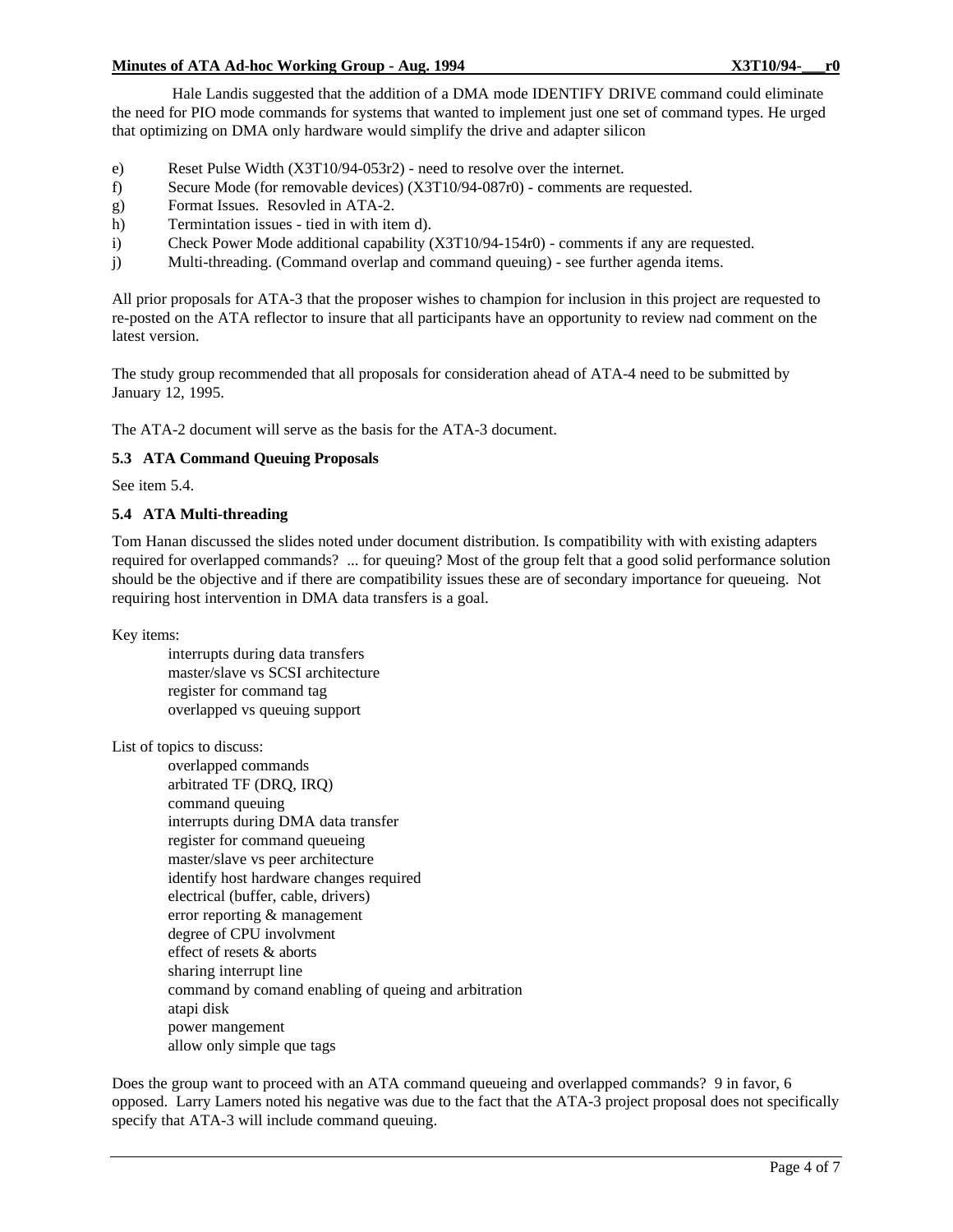### **Minutes of ATA Ad-hoc Working Group - Aug. 1994 X3T10/94-\_\_\_r0**

Exception management in the queued environment. Jim McGrath expounded his view. Only simple queue tags should be allowed. Sending a command with the same tag value aborts both commands. Error reporting is the same as in ATA-2. Soft resets do not abort the queue. An error does not stop processing of the queue. Does the group favor using only simple queue tags? 13-0 Does the group favor having the queue cleared on error or reset? 13-0 Does the group favor having no provision to abort commands? 14-2 Does the group favor having a hardware reset put the device in non-queue mode? 12-1 (note - a software reset does not) Power mangement: Does the group favor fixing the sleep mode? 13-0 Does the group favor eliminating the sleep mode? 1-12 Queue tag register location: There are four ways to do this. a) redefine task file (e.g., error register) issues-problems with a command that completes in error and in multiple driver environments b) use non-disk register (e.g., 3f3) issues-may be in use by other folks c) use reserved hard disk bits issues-historical uses make this difficult to predict their use d) use word access method (e.g., use upper half of 3f6) issues-how does the drive know it is in word mode? also 16-bit access in PCMCIA may be a problem. Without opposition items b) and c) were dropped from consideration. Does the group favor redefining a task file for the queue tag (similar to Conner proposal)? 4-8-8 Does the group favor using word access for the queue tag? 9-4-8 Does the group favor not making a decision at this time? 13-2-3 Enabling queuing on a command by command basis. Should the mixed driver environment be addressed? If so,

how should we do this?

Should all drivers know ATA-3? 8-4 Should a mix of drivers for ATA-2 and ATA-3 be allowed? 6-8

Does the group favor requiring ATA-3 accept queued and non-queued commands? 7-6-3

Does the group favor arbitration?

Are the devices autonomous relying on the host to resolve contention or is there a mechanism for the devices to resolve bus usage (i.e., arbitration)?

John Masciewicz suggested that each company that wants to make a proposal for queuing develop one and bring it back to the next meeting and be allowed one-hour to present that proposal and its merits. There was general agreement to follow this path.

Steve suggested that the slave drive use PDIAG for interrupt. This works if a bridge chip handles the interrupts. Can a bridge chip handle a two signal interrupt? Defining this as a functional requirement has compatibilitiy issues.

Agree that if it is host based that it must be simple enough for a bridge to do it.

### **5.5 Data prefetching across the ATA interface**

Prefetching can be a problem with ATAPI devices because they are not a fixed length transfers. Handle in ATAPI.

#### **5.6 Device 1 only on ATA**

Desired by ATAPI to allow only one device as device 1 so that timeout need not be waited for and for applications where it is desired to keep the ATAPI and Disk Device on a separate bus. Should the registers be shadowed for the non-existent devices? This will be looked at in the ATA-2 working group as part of Hale Landis's comments.